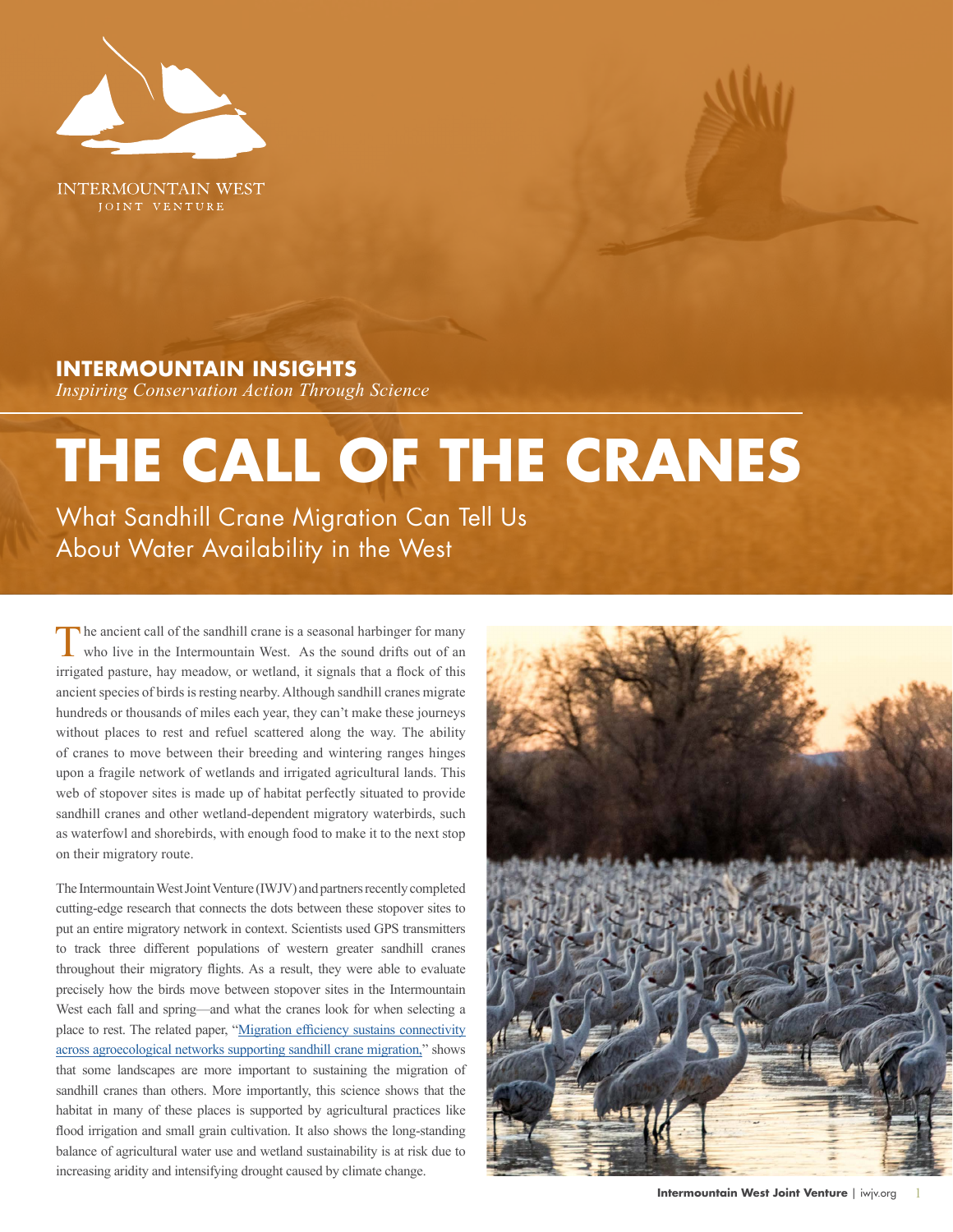# **A NETWORK OF STOPOVER SITES**

Wetland stopover sites, said the study's lead author and IWJV spatial ecologist Patrick Donnelly, are like rest stops for the cranes. Migrating birds must balance food availability and the energetic demands of migration to make efficient transitions between their wintering and breeding grounds. In a semi-arid region like the Intermountain West, these transitions are carefully calculated hops between places with available wetland habitat. Networks were monitored with remote sensing to identify long-term (1988-2019) trends in wetland and agricultural resources supporting migration. They were evaluated using network theory and centrality metrics as a measure of stopover site importance to migratory connectivity. Sandhill crane spaceuse was analyzed in stopover locations to identify important ownership and landscape factors structuring bird distributions. Of the stopover sites identified by the study, some were more important to cranes and other migratory waterbirds due to their optimal locations along the flyway and the reliability of flooded wetlands at those sites.

"We've learned that sandhill cranes prioritize migratory efficiency above all else when moving between their breeding and wintering grounds," Donnelly said. "That means that some stopover sites are more important than others because they minimize the distance and energetic cost of migration. With the trajectory we're on in the West, with increased drying and water scarcity, those places are important to highlight."

For these reasons, Donnelly points to three areas critical for successful crane migration: Colorado's San Luis Valley, and Nevada's Pharanagut and White River Valleys. In both fall and spring migrations, nearly all of the Rocky Mountain population uses wetlands in the San Luis Valley. In the spring, the White River Valley is an incredibly important stopover site, while the Pharanagut Valley plays a critical role in supporting fall migration.

But these areas are just the tip of the iceberg. The study identified 71 unique stopover sites that are important migration for the Central Valley (CV), Lower Colorado River Valley (LCRV), and Rocky Mountain (RM) populations of sandhill cranes. In addition to the San Luis, Pharanagut and White River Valleys, 16 other stopover sites were also highlighted as conservation priorities important to maintaining fall and spring migration of sandhill cranes (see page 4). In these places, Donnelly said, sandhill cranes don't have many alternatives along their migratory routes. Without the good habitat in these landscapes, they wouldn't be able to make the trip.

# **PINPOINTING LOCATIONS USING GPS**

*One of the biggest obstacles in keeping these migratory networks connected and intact is the ability of scientists to follow bird movements throughout seasonal migration periods. This study is part of an increasing effort to use GPS satellite*  tracking to monitor the movements of birds throughout their *migratory cycles. Tracking birds throughout the duration of their migration using GPS transmitters is a much more effective means of identifying critical habitat for the birds, as it helps researchers identify where the birds go and how long they stay in each place.* 





Sandhill crane spring (a) and fall (b) migration networks for Central Valley (green), Lower Colorado River Valley (red), and Rocky Mountain (blue) population segments. Node size scaled by relative network centrality metric of 'betweenness' as measure of stopover site importance to maintaining sandhill crane flyway connectivity.



Sandhill crane GPS locations (a) classified by annual cycle as summering (red), migration (gray), stopover (green), and wintering (blue). Associated satellite tracks (b) for Central Valley (green), Lower Colorado River Valley (red), and Rocky Mountain (blue) population segments. Data acquired from 108 individual birds from fall 2014 to spring 2020. Movements encompass 187 and 150 complete spring and fall migration cycles. Some summer and winter locations also functioned as stopover locations.

Figure 3



Wetland change in sandhill crane migration stopover networks for Central Valley (green), Lower Colorado River Valley (red), and Rocky Mountain (blue) population segments. Changes to 'seasonal' wetlands are shown in spring migration networks (a) due to patterns of high bird use observed in this wetland class. Net change for all wetland classes (temporary, seasonal, and semi-permanent) are shown in fall migration networks (b) to depict impacts of mixed wetland use exhibited by birds. Red circles indicate wetland decline, and solid red circles identify decline as significant. Blue circles indicate stable to increasing wetland availability. Gray circles identify non-stopover (i.e. wintering or breeding) locations.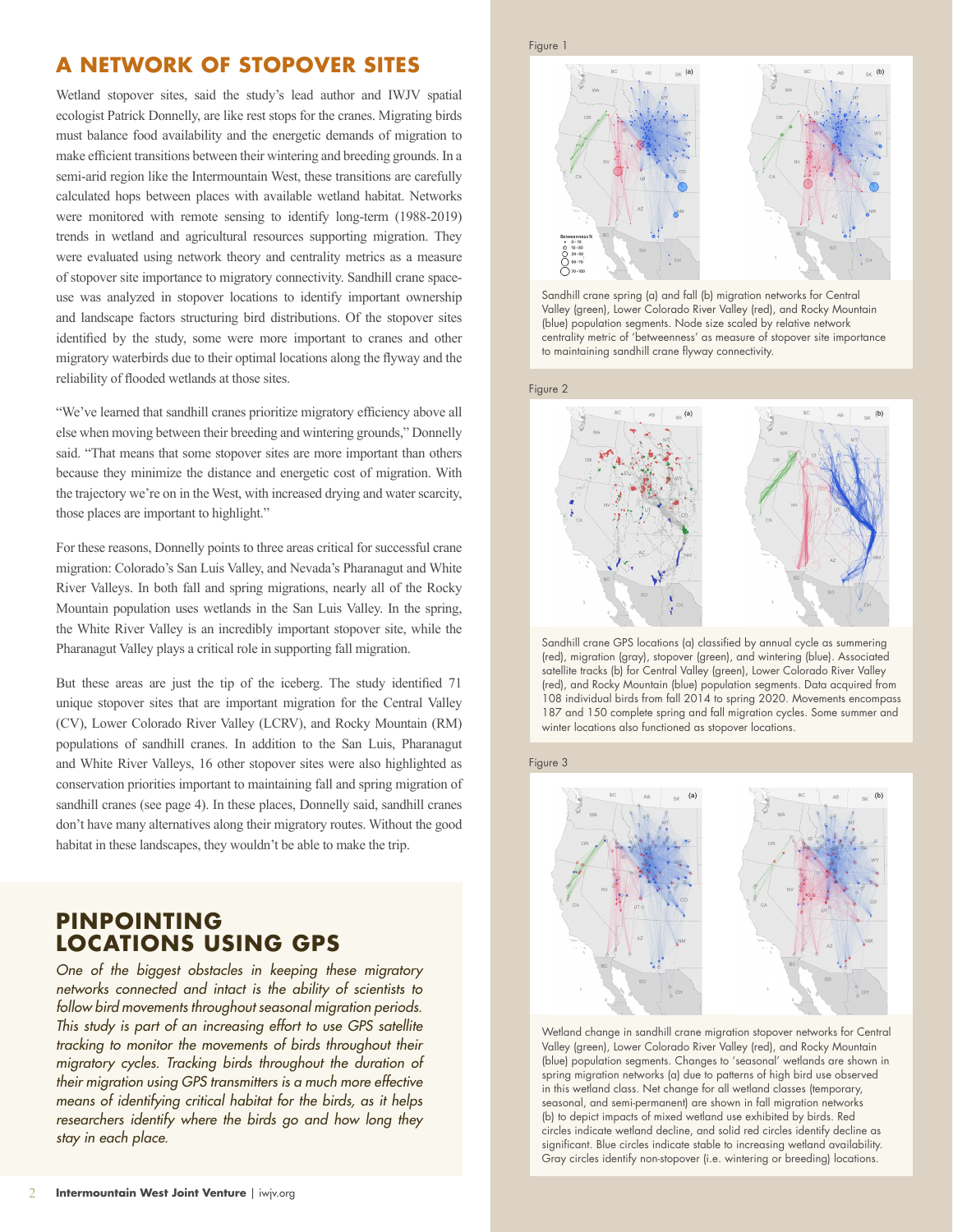### **WHY WATER MATTERS TO CRANES**

Water is the common thread among all of these sites. Each site pinpointed by the study is characterized by the presence of water at a time that coincides with the arrival of the cranes. And as the impacts of climate change are felt across the region, it's the declining availability of water that puts many of these stopover sites in jeopardy.

By examining surface water trends, the study showed that many places especially stopover sites in the Great Basin and the Middle Rio Grande Valley—are seeing higher rates of wetland loss due to increasing aridity. In the spring, the availability of seasonal wetlands declined by 40 percent in stopover sites used by the RM population (50 and 69 percent of wetlands used by the CV and LCRV populations declined, respectively). In the fall, that number is higher: net loss of wetland habitats used by the RM population occurred in 59 percent of stopover sites, while 72 percent of stopover sites used by the LCRV population experienced surface water declines. One hundred percent of wetlands used by the CV population during fall migration experienced wetland drying. The changes do not represent outright wetland loss due to wetland drainage or filling, but rather a general trend of the site being flooded less frequently within years or among years over the last three decades.

Public wetland complexes like national wildlife refuges and state wildlife areas play an important role in supporting sandhill crane migration throughout the Intermountain West. However, the research found that roughly 90 percent of wetland sites used by sandhill cranes occur on private lands. Historically, the Intermountain West was interspersed with a network of seasonally flooded and permanent wetlands that extended outward from the region's riparian corridors. These oases of rich biodiversity, water, and food resources drew people, wildlife, and migratory birds for millennia. Today, flood irrigators manage these wet meadows in a way that mimics the hydrology of snowpack-driven seasonally flooded wetlands. These floodirrigated wetland habitats now sustained by agricultural irrigation play a key role in maintaining the sandhill crane migration network.

What is more, the crops grown on and near these "working wetlands" typically with irrigation water—provide important food resources in the form of waste grain left behind in harvested barley and wheat fields. The study looked at the distribution and abundance of these small grain crops in relation to crane stopover sites, honing in on the practice of tilling these crops post-harvest in the fall. Ultimately, researchers found the presence of these crops was the most important landscape predictor of crane distribution

within the stopover network. In the spring, these crops occurred in  $89\%$ (CV), 69% (LRCV), and 84% (RM) of migration stopover sites. In the fall, distribution was even more telltale, occurring in 100% (CV), 71% (LRCV), and 95% (RM) of stopover sites.



The area of small grain cultivated (blue line) across sandhill crane stopover sites from 2008-19 (blue line) and untilled post-harvest small grain remaining during spring migration (red line).

The presence of these small grain crops is generally stable throughout the migratory network over the last three decades, Where fall tilling occurred, it reduced the crane's access to the waste grain when they revisited these sites on their spring migrations, but the impacts of fall tillage were localized and do not currently threaten sandhill crane migration connectivity. Overall, waste grain availability is not, at this time, a major concern relative to sandhill crane habitat. Rather, it is wetland drying that most threatens the stability and resiliency of sandhill crane migratory networks. Growing urban water demands and climate change pose a considerable challenge to the sustainability of agricultural communities and practices that support migratory networks needed by sandhill cranes and other migratory waterbirds in western North America.